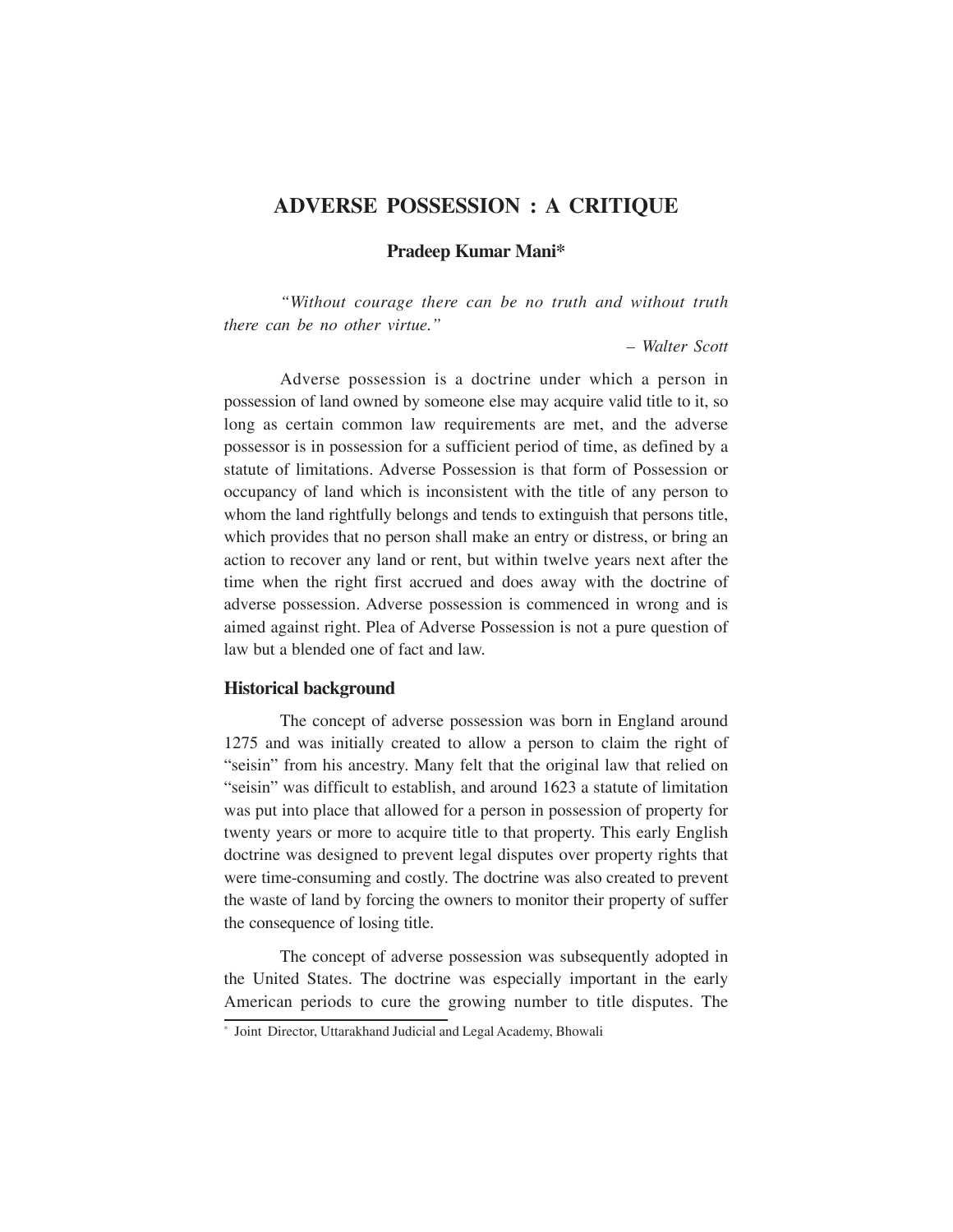American version mirrored the English law, which is illustrated by most States adopting a twenty-year statute of limitation for adverse possession claims. As America has developed to the present date, property rights have become increasingly more important and land has become limited. As a result, the time period to acquire land by adverse possession has been reduced in some States to as little as five years, while in others, it has remained as long as forty years. The United States has also changed the traditional doctrine by preventing the use of adverse possession against property held by a governmental entity.

During the colonial period, prior to the enactment of the Bill of Rights, property was frequently taken by the States from private landowners without compensation. Initially, undeveloped tracts of land were the most common type of property acquired by the Government, as they were sought for the installation of public road. Under the colonial system it was thought that benefits from the road would, in a newly opened country, always exceed the value of unimproved land.

The doctrine of adverse possession arose in an era where lands were vast particularly in the United States of America and documentation sparse in order to give quietus to the title of the possessor and prevent fanciful claims from erupting. The concept of adverse possession exits to cure potential or actual defects in real estate titles by putting a statute of limitation on possible litigation over ownership and possession. A landowner could be secure in title to his land; otherwise, long-lost heirs of any former owner, possessor or lien holder of centuries past could come forward with a legal claim on the property. Since independence of our country we have witnessed registered documents of title and more proper, if not perfect, entries of title in the government records. The situation having changed, the statute calls for a change.

Law is not dry subject, it's not static, it's dynamic. Law is dynamic in the sense that it is constantly changing due to changes in society such as new needs, different mores and obsolete principles. It changes by legislatures enacting new laws or by amending or repealing existing. It also changes by way of new precedents being set and old one overturned by the courts.

The subject of adverse possession has also been re-defined by the needs of the society as well as by operation of law. In this aspect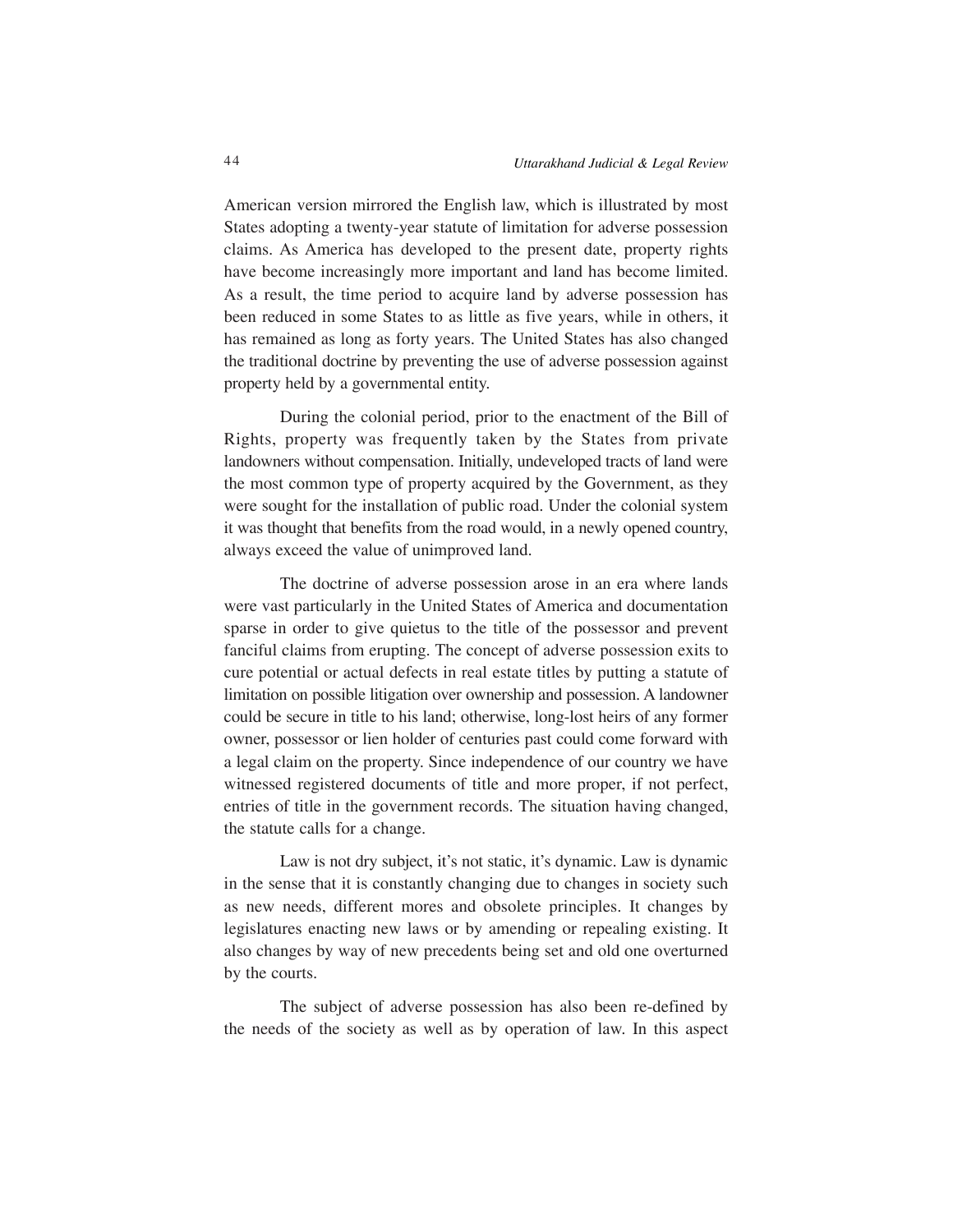Hon'ble Apex Court has dealt with the subject in numerous cases. It will be relevant to discuss the same to understand the changing concept of law of adverse possession.

## **ADVERSE POSSESSION AS EXPLAINED BY HON'BLE SUPREME COURT OF INDIA:-**

**In Annasaheb vs B.B.Patil AIR 1995 SC 895** Hon'ble court held that-

"Adverse possession means a hostile possession which is expressly or impliedly in denial of title of the true owner. Under Article 65 of the Limitation Act, burden is on the defendants to prove affirmatively. A person who bases his title on adverse possession must show by clear and unequivocal evidence i.e. possession was hostile to the real owner and amounted to a denial of his title to the property claimed. In deciding whether the acts, alleged by a person, constitute adverse possession, regard must be had to the animus of the person doing those acts which must be ascertained from the facts and circumstances of each case. The person who bases his title on adverse possession, therefore, must show by clear and unequivocal evidence i.e. possession was hostile to the real owner and amounted to a denial of his title to the property claimed."

**In Karnataka Board of Wakf Vs Govt. of India (2004)10 SCC 779** Hon'ble court in para 11 of the judgment held that-

"A person who claims adverse possession should show: (a) On what date he came into possession, (b) What was the nature of his possession, (c) Whether the factum of possession was known to the other party, (d) How long his possession has continued, and (e) His possession was open and undisturbed. A person pleading adverse possession has no equities in his favour. Since he is trying to defeat the rights of the true owner, it is for him to clearly plead and establish all facts necessary to establish his adverse possession."

**In T. Anjanappa & others Vs Somalingappa & another (2006)7 SCC 570** Hon'ble court held that -

"It is well recognized proposition in law that mere possession however long does not necessarily means that it is adverse to the true owner. Adverse possession really means the hostile possession which is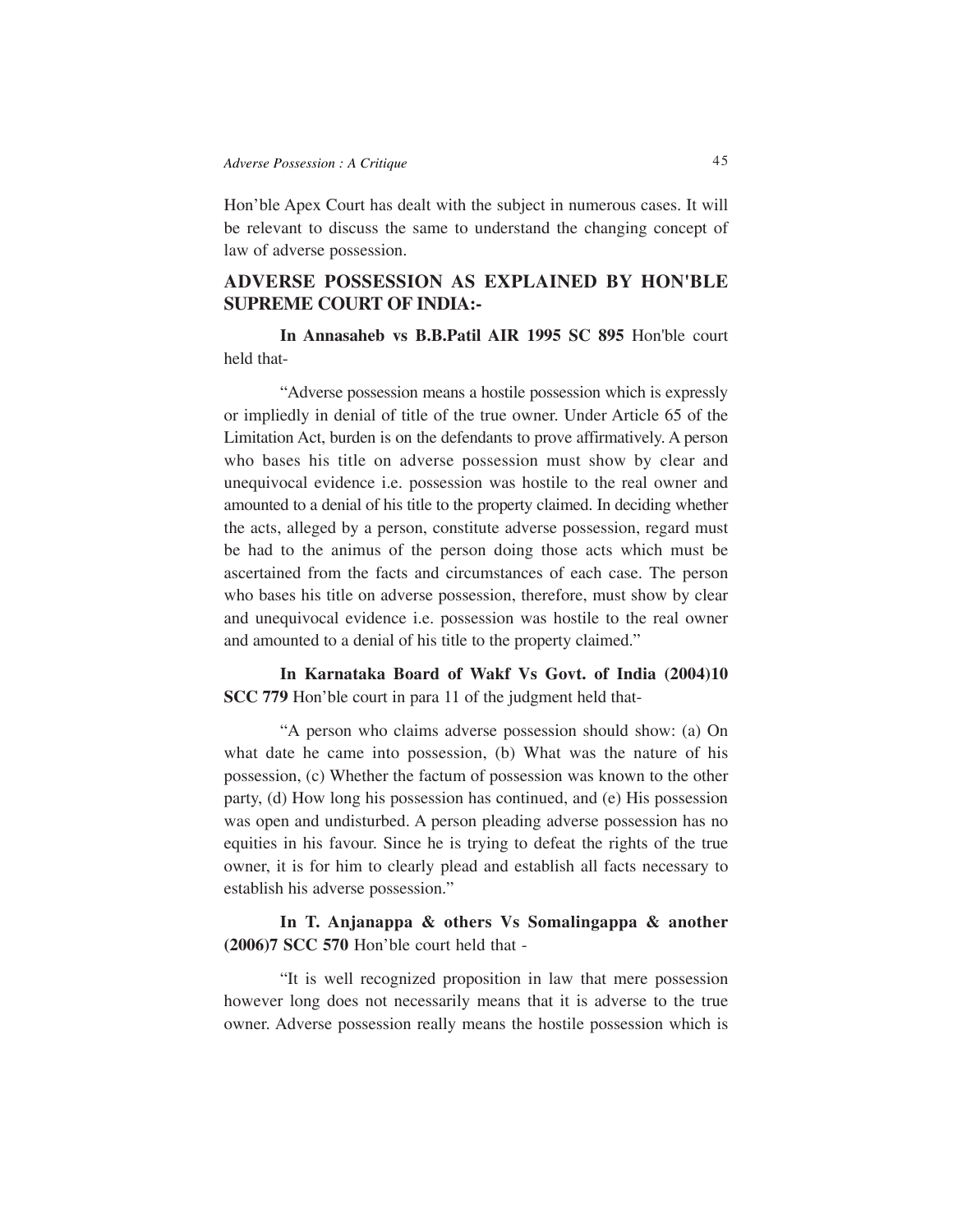expressly or impliedly in denial of title of the true owner and in order to constitute adverse possession the possession proved must be adequate in continuity, in publicity and in extent so as to show that it is adverse to the true owner. The classical requirements of acquisition of title by adverse possession are that such possession in denial of the true owners title must be peaceful, open and continuous. The possession must be open and hostile enough to be capable of being known by the parties interested in the property, though it is not necessary that there should be evidence of the adverse possessor actually informing the real owner of the formers hostile action. The High Court has erred in holding that even if the defendants claim adverse possession, they do not have to prove who is the true owner and even if they had believed that the Government was the true owner and not the plaintiffs, the same was inconsequential. Obviously, the requirements of proving adverse possession have not been established. If the defendants are not sure who is the true owner the question of their being in hostile possession and the question of denying title of the true owner do not arise. Above being the position the High Courts judgment is clearly unsustainable."

**In Chatti Konati Rao and other's vs Palle Venkata Subba Rao (2010) 14 SCC 316** Hon'ble court in para 14 of the judgment held that-

"In view of the several authorities of this court, few whereof have been referred above, what can safely be said is that were possession however long does not necessarily mean that it is adverse to the true owner. It means hostile possession which is expressly or impliedly in denial of the title of the true owner and in order to constitute adverse possession the possession must be adequate in continuity, in publicity and in extent so as to show that it is adverse to the true owner. The possession must be open and hostile enough so that it is known by the parties interested in the property. The plaintiff is bound to prove his title as also possession within twelve years and once the plaintiff proves his title, the burden shifts on the defendant to establish that he has perfected his title by adverse possession. Claim by adverse possession has two basic elements i.e. the possession of the defendant should be adverse to the plaintiff and the defendant must continue to remain in possession for a period of twelve years thereafter."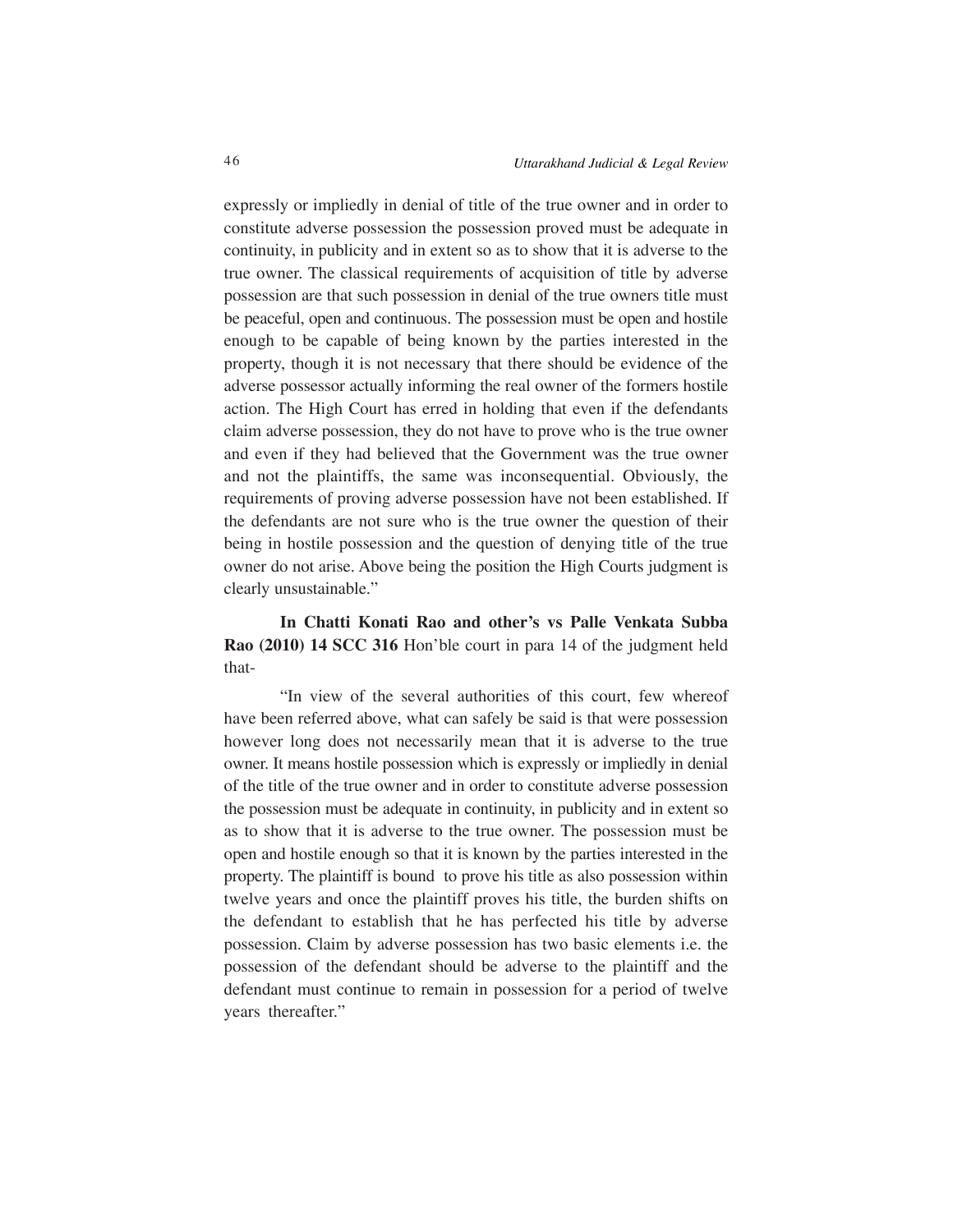What is adverse possession, on whom the burden of proof lie, the approach of the Hon'ble court towards such plea, etc have been the subject matter of decision in a large number of cases such as **Ejas Ali vs. Special Manager, Coart of wards Balrampur Estate AIR 1935 PC 53, S.M. Karim vs. Bibi Sakina AIR 1964 SC 1254, Parsinni vs. Sukhi (1993) 4 SCC 375, Annasaheb Bapusaheb Patil vs Balwant (1995) 2 SCC 543, Vidya Devi vs. Prem Prakash (1995) 4 SCC 496, D. N. Venkatarayappa vs. State of Karnataka (1997) 7 SCC 567, Mahesh Chand Sharme vs. Raj Kumari Sharma (1996) 8 SCC 128, M.D.Mohammad Ali (Dead) by LRs. Vs. Jagdish Kalita & other's (2004) SCC 271, Saroop Singh vs. Banto & other's (2005) 8 SCC 330, Smt. Kalawati (Since deceased) vs. Girish Sharma (Since deceased) 2007 UAD 859, Nagar Palika Parishad Jaspur Distt. Udham Singh Nagar through its executive officer vs Sooraj Singh and 2 other's 2007 (2) UC 849, P.T. Munichikkanna Reddy vs. Revamma AIR 2007 SC 1753 & Annakili vs. Vedanayagam and other's AIR 2008 SC 346.**

**Adverse possession as a shield/defence:-** It is very much clear that claim of ownership by adverse possession can be made only by way of defence when arrayed as defendant in proceedings against him. Even if the plaintiff is found to be in adverse possession, it cannot seek a declaration to the effect that such adverse possession has matured into ownership. No declaration can be sought by a plaintiff with regard to his ownership on the basis of an adverse possession.

**In Bhim Singh and others Vs Zile Singh & others, AIR 2006 PH 195** Hon'ble High Court of Punjab and Haryana in para 11 of the judgment held that:-

"11. Under Article 64 of the Limitation Act, as suit for possession of immovable property by a plaintiff, who while in possession of the property had been dispossessed from such possession, when such suit is based on previous possession and not based on title, can be filed within 12 years from the date of dispossession. Under Article 65 of the Limitation Act, a suit for possession of immovable property or any interest therein, based on title, can be field by a person claiming title within 12 years. The limitation under this Article commences from the date when the possession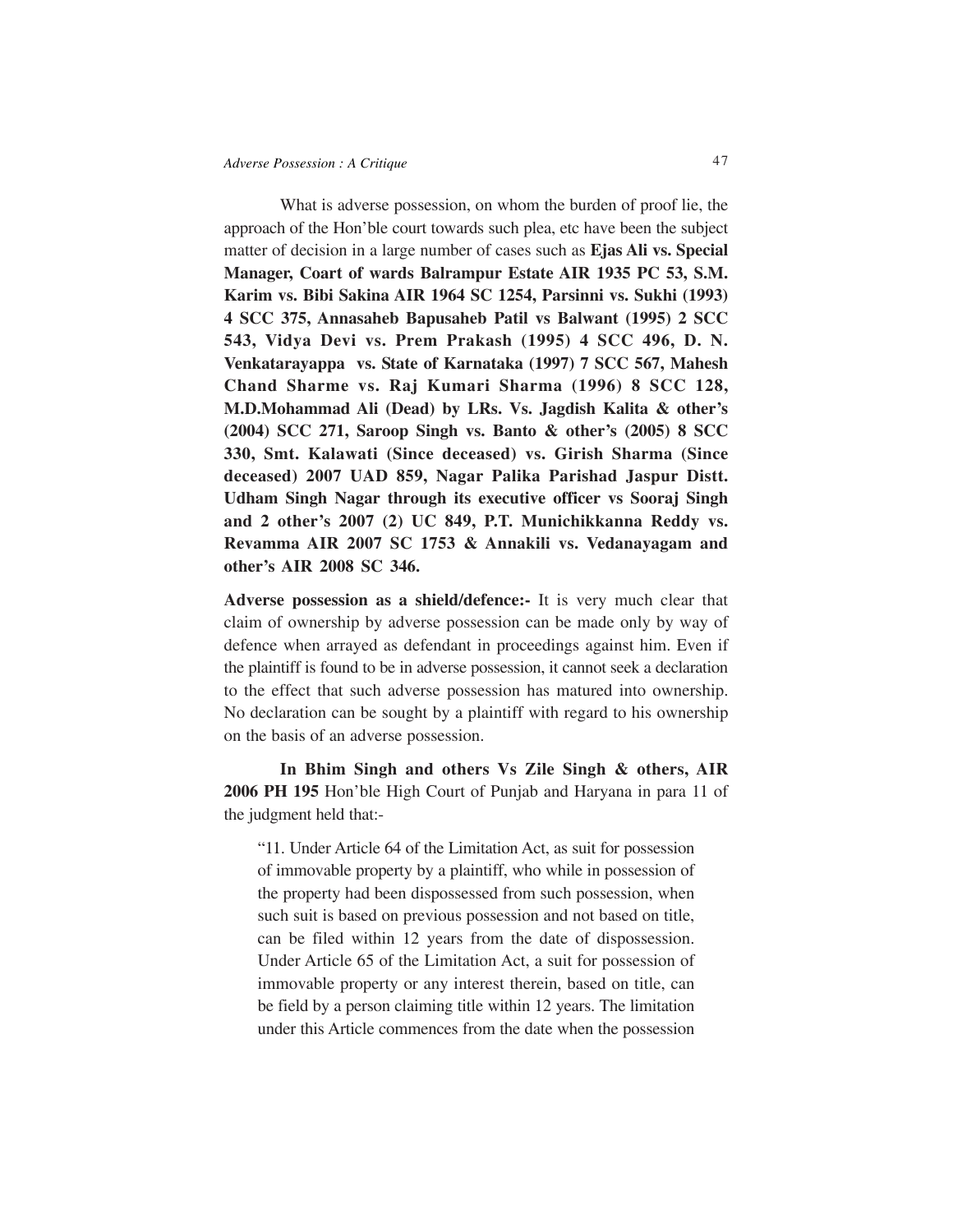of the defendant becomes adverse to the plaintiff. In these circumstances, it is apparent that to contest a suit for possession, filed by a person on the basis of his title, a plea of adverse possession can be taken by a defendant who is in hostile, continuous and open possession, to the knowledge of the true owner, if such a person has remained in possession for a period of 12 years. **It, thus, naturally has to be inferred that plea of adverse possession is a defense available only to a defendant.** This conclusion of mine is further strengthened from the language used in Article 65, wherein, in column 3 it has been specifically mentioned "when the possession of the defendant becomes adverse to the plaintiff." Thus, a perusal of the aforesaid Article 65 shows that the plea is available only to a defendant against a plaintiff. In these circumstances, natural inference must follow that when such a plea of adverse possession is only available to a defendant, then no declaration can be sought by a plaintiff with regard to his ownership on the basis of an adverse possession."

Recently Hon'ble Apex Court in the matter of **Gurdwara Sahib Vs Gram Panchayat Village Sirthala and another, (2014) 1 SCC 669** has held that no declaration can be sought by a plaintiff with regard to his ownership on the basis of an adverse possession. The relevant paragraphs of the judgment are reproduced as under:

"**8.** There cannot be any quarrel to this extent that the judgments of the courts, below are correct and without any blemish. Even if the plaintiff is found to be in adverse possession, it cannot seek a declaration to the effect that such adverse possession has matured into ownership. Only if proceedings are filed against the appellant and the appellant is arrayed as defendant that it can use this adverse possession as a shield/defense.

**10.** As the appellant is in possession of the suit property since 13-4-1952 and has been granted the decree of injunction, it obviously means that the possession of the appellant cannot be disturbed except by due process of law. We make it clear that though the suit of the appellant seeking relief of declaration has been dismissed, in case of respondents file suit for possession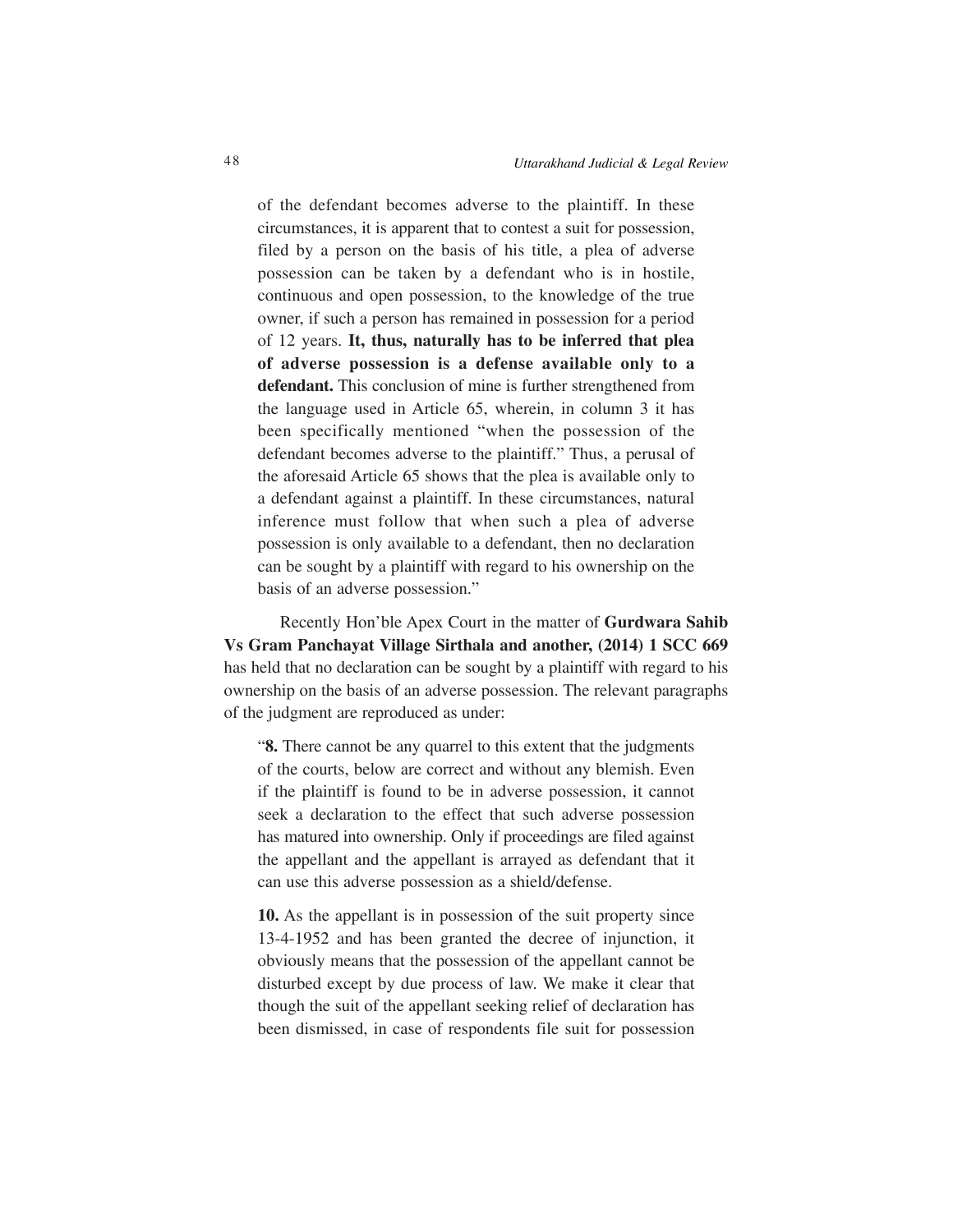and/or ejectment of the appellant, it would be open to the appellant to plead in defence that the appellant had become the owner of property by adverse possession. Needless to mention at this stage, the appellant shall also be at liberty to plead that findings of issue 1 to the effect that the appellant is in possession of adverse possession since 13-4-1952 operates as res *judicata*. Subject to this clarification, the appeal is dismissed."

It is pertinent to mention hear that a new approach in defining the subject was made by the Hon'ble Apex court in the case of **State of Haryana vs. Mukesh Kumar and Other's (2011) 10 SCC 404.** The relevant paragraphs of the judgment are reproduced as under:

"**1&2.** People are often astonished to learn that a trespasser may take the title of a building or land from the true owner in certain conditions and such theft is even authorised by law. The theory of adverse possession is also perceived by the general public as a dishonest way to obtain title to property. Property right advocates argue that mistakes by landowners or negligence on their part should never transfer their property rights to a wrongdoer, who never paid valuable consideration for such an interest. The Government itself may acquire land by adverse possession. Fairness dictates and commands that if the Government can acquire title to private land through adverse possession, it should be able to lose title under the same circumstances.

39. We inherited this law of adverse possession from the British. Parliament may consider abolishing the law of adverse possession or at least amending and making substantial changes in the law in the larger public interest. The government instrumentalitiesincluding the police-in the instant case have attempted to possess land adversely. This, in our opinion, is a testament to the absurdity of the law and a black mark upon the justice system's legitimacy. The Government should protect the property of a citizen-not steal it. And yet, as the law currently stands, they may do just that. If this law is to be retained, according to the wisdom of Parliament, then at least the law must require those who adversely possess land to compensate the title owners according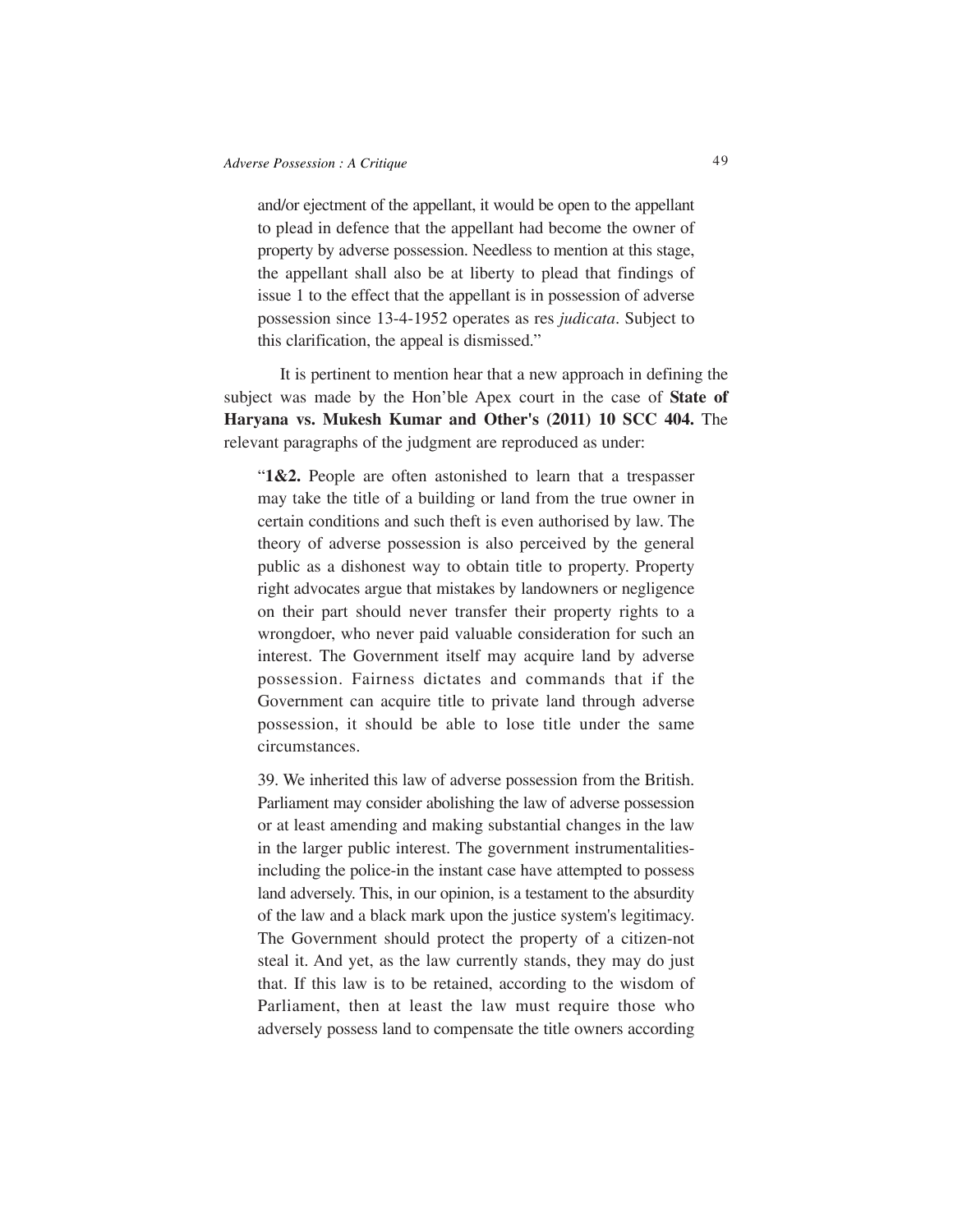to the prevalent market rate of the land or property in question. This alternative would provide some semblance of justice to those who have done nothing other than sitting on their rights for the statutory period, while allowing the adverse possessor to remain on property. While it may be indefensible to require all adverse possessors- some of whom may be poor- to pay market rates for the land they possess, perhaps some lesser amount would be realistic in most of the cases. Parliament may either fix a set range of rates or to leave it to the judiciary with the option of choosing from within a set range of rates so as to tailor the compensation to the equities of a given case.

40. Parliament must seriously consider at least to abolish "bad faith" adverse possession i.e. adverse possession achieved through intentional trespassing, actually believing it to be their own could receive title through adverse possession, sends a wrong signal to the society at large. Such a change would ensure that only those who had established attachments to the land through honest means would be entitled to legal relief.

41. In case, Parliament decides to retain the law of adverse possession, Parliament might simply require the adverse possession claimants to possess the property in question for a period of 30 to 50 years, rather than a mere 12. Such an extension would help to ensure that the successful claimants have lived on the land for generations, and are therefore less likely to be individually culpable for the trespass (although their forebears might). A longer statutory period would also decrease the frequency of adverse possession suits and ensure that only those claimants most intimately connected with the land acquire it, while only the most passive and unprotective owners lose title.

## **Conclusion:**

Thus, to conclude it can be said that Paradoxical, it may seem the law seeks to punish a non-diligent title holder who fails to assert his rights within twelve long years, by denying his claim, but on the converse side the same law rewards a wrong doer and a trespasser by confirming his title by adverse possession, provided his possession satisfies the stipulated